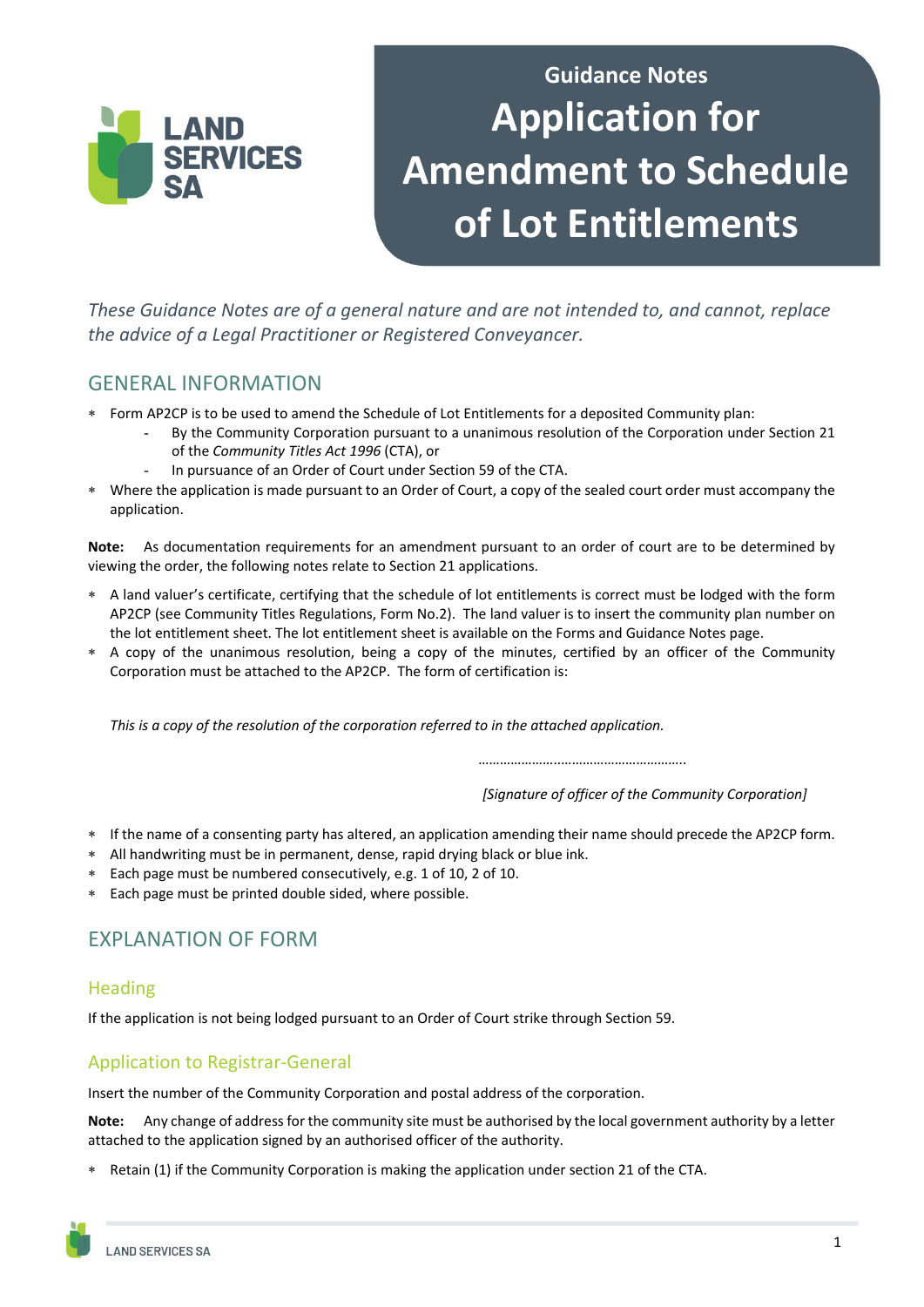- If pursuant to an Order of Court retain (2) and insert the relevant information.
- \* In (3) insert the number of the community plan the schedule of lot entitlements relates to.

#### Execution by Community Corporation

#### To be dated

Community Corporation to affix their common seal in accordance with Section 73 of the CTA.

#### Consent for the Amendment of to the Schedule of Lot Entitlements

- Consents are required from:
	- a. At the time of lodgement of the AP2CP any waiting:
		- **-** Transferee of community lot in the plan.
		- **-** Encumbrancee (e.g. Mortgagee or Lessee) of an affected community lot in the plan.
	- b. Registered Encumbrance of an affected community lot in the plan see Note.
	- c. The owner of a community lot in the plan who at the time of the resolution was passed was not an owner of the lot.

**Note:** An affected lot is one where the new lot entitlement is greater than + 10% of the proportion of the aggregate of the lot entitlements for the plan.

 Where the corporation making the application is a primary or secondary corporation with a lot in the related plan divided by a secondary or tertiary plan respectively, see section 21(5) of the CTA for required consents.

#### Consenting party

Show consenting party's full name, including if a company their ACN or ABN, and their address.

#### Nature of estate or interest held

State the nature of the estate or interest held (i.e. registered proprietor of CT..., Mortgagee, etc)

#### Consent to amendment

Insert the number of the community plan the substituted schedule of lot entitlements is to be annexed to.

Must be dated.

#### Execution by consenting party

If the consenting party executing is a natural person who is signing in his or her own right, he or she must sign his or her usual signature in the place indicated on the form. A different format must be used where a person is not signing in his or her own right (e.g. he or she is signing as attorney for the consenting party).

Pursuant to Section 267 of the *Real Property Act 1886* (RPA), the witness must be aged 18 years or over and must know the applicant personally or have satisfied him or herself as to the identity of the applicant. The witness cannot be a party to the instrument. The witness must sign his or her name and print his or her full name, address and business hours telephone number legibly beneath his or her signature.

Pursuant to Section 268 of the RPA, a witness is guilty of an offence if he or she does not know the person executing the instrument personally and has no reasonable ground on which to be satisfied as to the person's identity, OR knows or has reasonable grounds for suspecting that the person signing the instrument is not a party to the instrument or does not have the authority to sign on behalf of the party.

#### - *Maximum Penalty ‐ \$5,000 or 1 year imprisonment*.

If the party executing is a body corporate it may execute in any manner permitted by law.